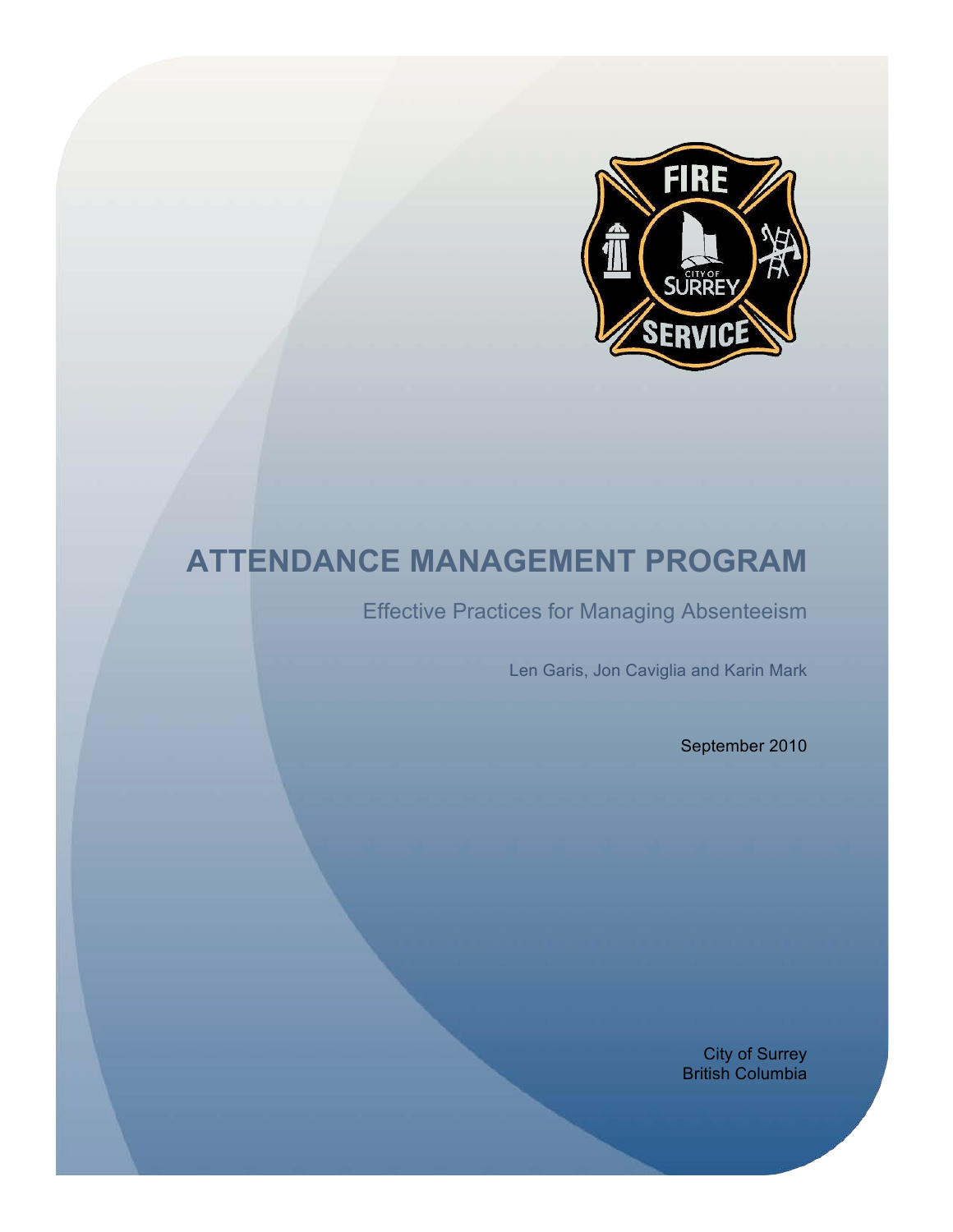## TABLE OF CONTENTS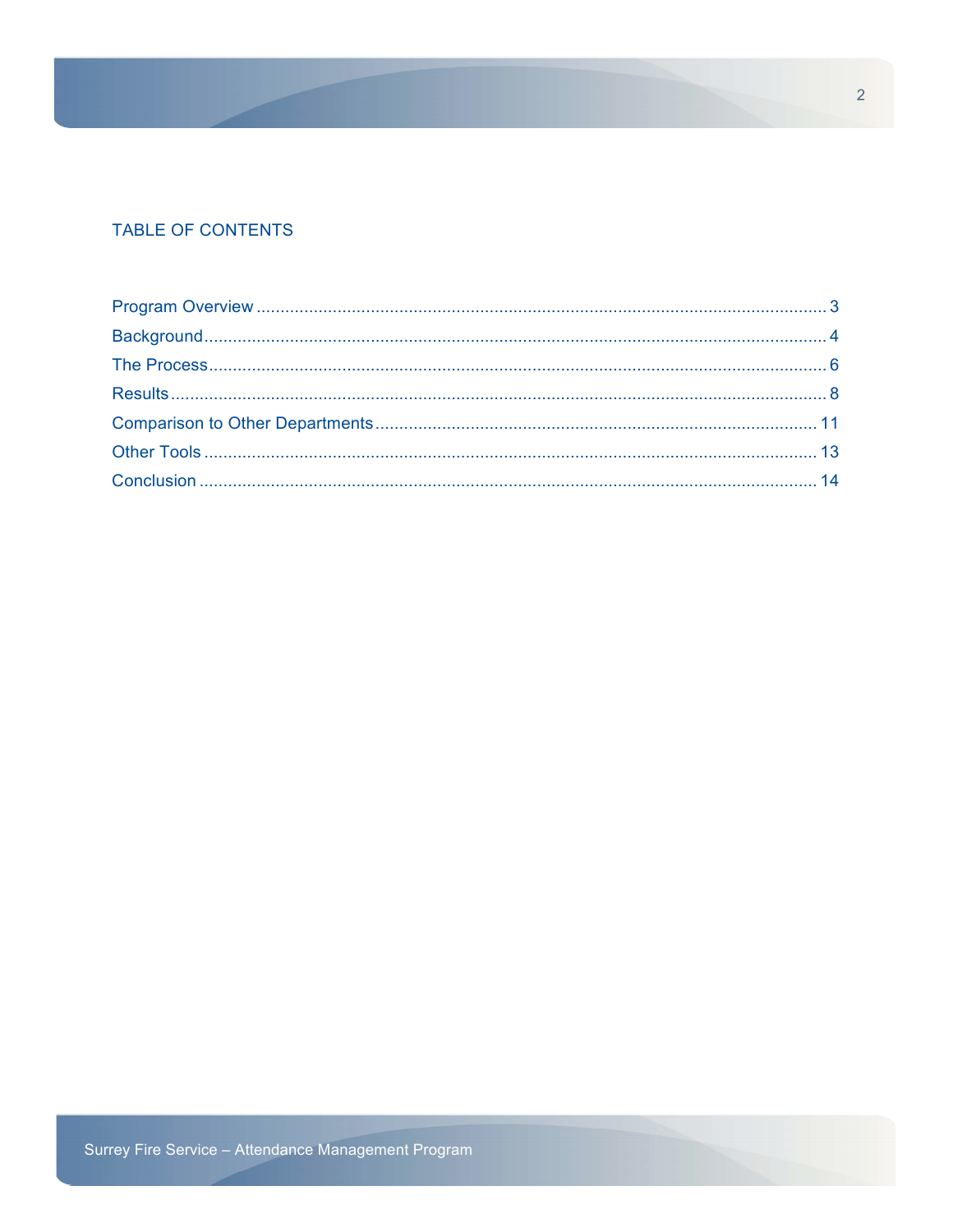#### PROGRAM OVERVIEW

Surrey Fire Service introduced an Attendance Management Program (AMP) in 2003 to reduce employee absenteeism. The program outlines a procedure for managing unsatisfactory staff attendance, using a series of progressive steps that include letters, counseling and positive reinforcement. The first of its kind in the province, the program was a response to a gradual increase in absenteeism at Surrey Fire Service, which is one of British Columbia's largest fire departments, with 17 fire halls and more than 350 firefighters.

The joint union-management program has created a noticeable impact on both staffing levels and employee morale, demonstrated by both decreases in sick leave and increases in perfect attendance. In 2009, 48% of employees had perfect attendance (compared to 38% in 2000), and almost 5% had perfect attendance for 10 years or greater. Absenteeism rates in 2009 were approximately 60% lower than in 2000, and 35% lower than the 10-year average.

Over the past decade, Surrey Fire Service has experienced a 73% reduction in Workers' Compensation Board absences and a 59% reduction in sick leave, resulting in a cumulative savings of more than \$5.5 million.

The program has become a model of union-management cooperation and human resources best practices, and in 2004 received a Community Excellence Award for Best Practices from the Union of B.C. Municipalities. Surrey freely shares information about the program with other municipalities, and a report on the program has been placed on file in the UBCM's Community Excellence Awards Library for public review.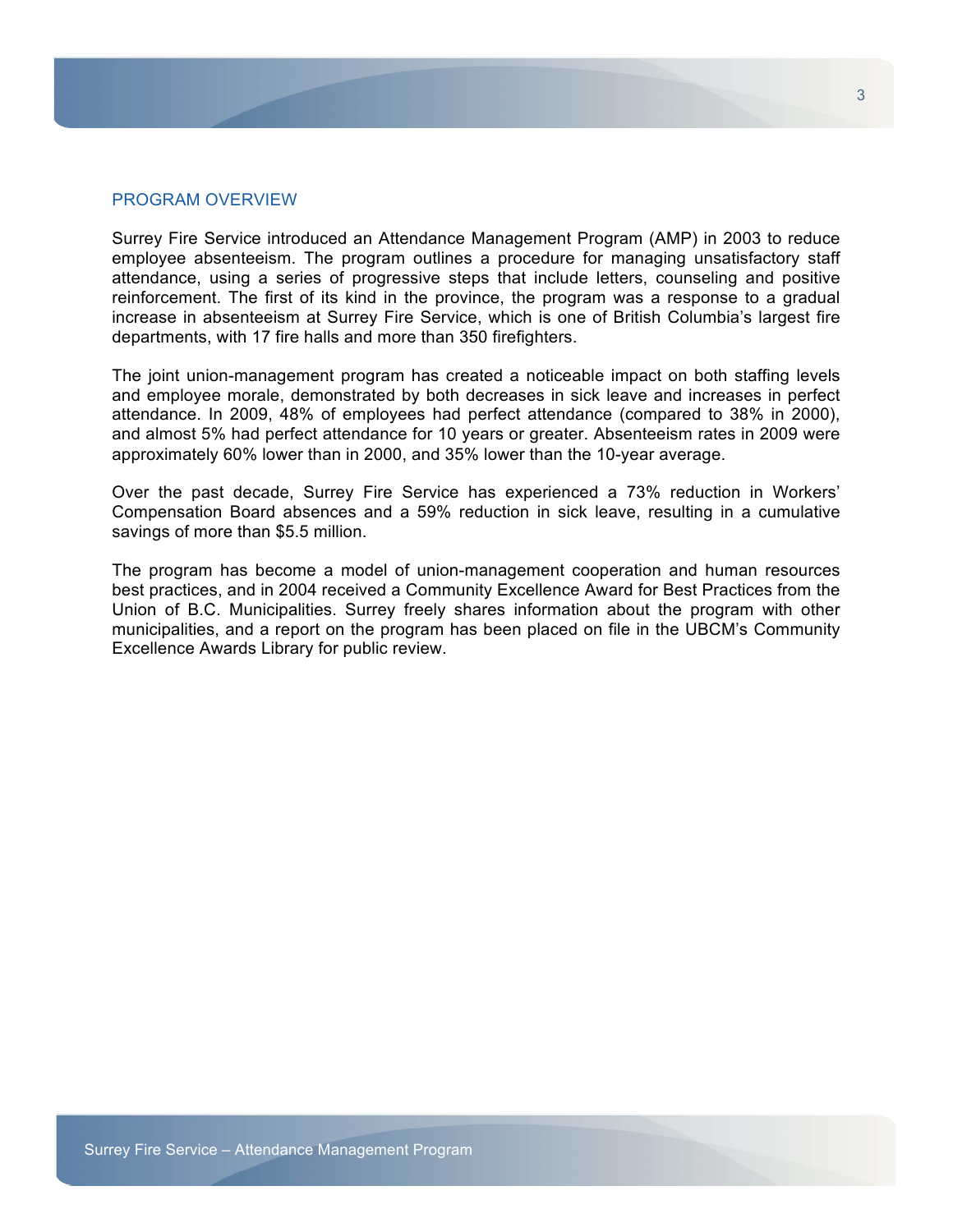## BACKGROUND

The City of Surrey has a long-time practice of monitoring staff attendance for all its departments, including the fire service, because of the cost and operational implications. When research for the AMP began in 1999, absenteeism had grown to the point that the fire service was sometimes unable to meet minimum staffing levels for calls.

Assistant Chief Ron Price, who initiated the project, discovered a program in the United Kingdom that ultimately served as the model for Surrey's effort. Nothing like it existed in Canada at the time.

The project team – which included the fire department management, the City of Surrey's human resources department and Surrey Fire Fighters Association local 1271 – spent about 12 months defining the program's parameters, approach and procedures. For consistency, templates were created for letters, and a format and guidelines were prepared for counseling sessions. After a successful pilot phase, the program was officially adopted by labour and management in August 2003.

Oversight of the program was the responsibility of fire department management. Assistant Chief John Watt took over the project in the latter part of 2002 as part of his administrative duties. Deputy Chief Jon Caviglia assumed responsibility for the program in 2007, following a one-year period during which the program had no direct oversight due to staff availability. This issue is addressed in more detail in the Results section of this report.

The union's participation in the project was in part based on the sick leave pay structure that sees the city paying for the first day and the union paying for the next six days, using a fund supplied by member payroll deductions. Like the employer, the union was facing higher costs, and it also didn't favour the previous adversarial relationship regarding absenteeism.

Thus, the union and management had a shared interest in reducing absenteeism. In addition, the relationship Surrey Fire Chief Len Garis has developed with the Fire Fighters Association over the years has resulted in generally higher levels of cooperation and consensus building between the fire service's union and management.

Key to the collaborative process was an underlying assumption that employees' absences are legitimate and that the program is in no way an attempt to identify or punish sick leave abuse. The union was initially reluctant to legitimize the project, but agreed to be involved after recognizing its objective approach.

The AMP is intended to promote and achieve high attendance levels from all employees, reduce costs and disruption to the operation, define management's roles and responsibilities with respect to this issue, and lay out a consistent approach to handling absenteeism that ensures all employees are treated fairly and consistently.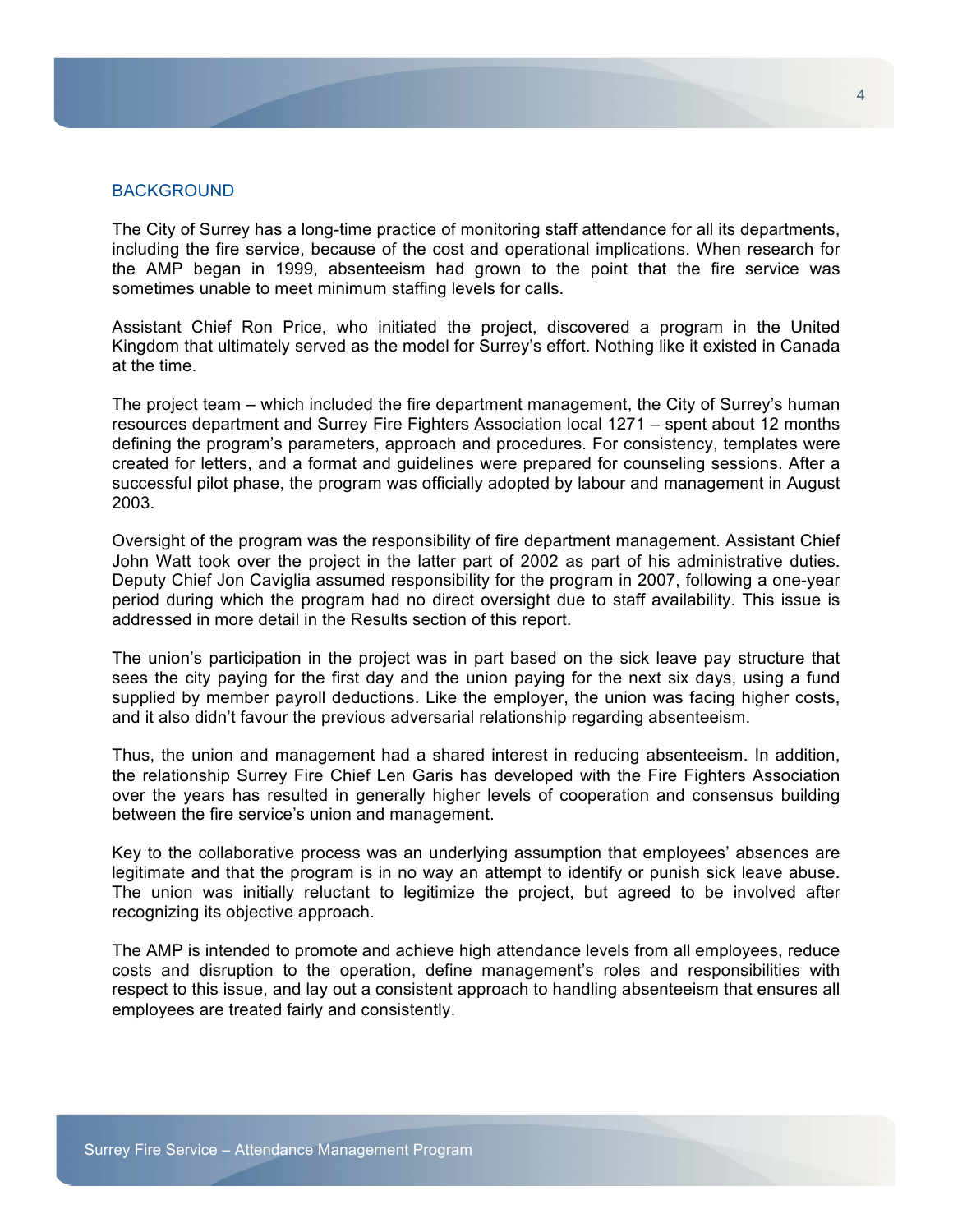It also aims to make employees aware that they are important to the department and its work to protect and serve Surrey's citizens, that they are expected to be at work on time and in a fit condition, and that sick leave is an unfunded insurance plan that costs both the city and members.

The program has evolved since its inception, as it has gradually increased the awareness amongst employees of their responsibilities. Revisions to policies in recent years have placed a greater emphasis on employee expectations, and language was inserted in the Collective Agreement that states: "The onus lies with employees to inform the employer of their availability for regular or alternate duty."

The reaction from employees has been positive and the culture continues to evolve, to the point that employees will often contact the employer before a scheduled absence and discuss their return-to-work options. In addition, the employer will meet with new employees that exhibit a trend of frequent absenteeism before they surpass the program trigger point. These meetings usually result in an immediate improvement.

At the root of the AMP is the contractual nature of the employment relationship – in return for their paycheques, staff members are expected to provide reasonable attendance and performance of duties. So, while managers will do whatever they can to help staff members improve their attendance, an ongoing unacceptable level of absenteeism will not be tolerated and will result in dismissal.

As Brown and Beatty's *Canadian Labour Arbitration* says, "The first basic principle is that innocent absenteeism cannot be grounds for discipline, in the sense of punishment for blameworthy conduct. However, arbitrators have agreed that, in certain very serious situations, extremely excessive absenteeism may warrant termination of the employment relationship, thus discharge in a non-punitive sense."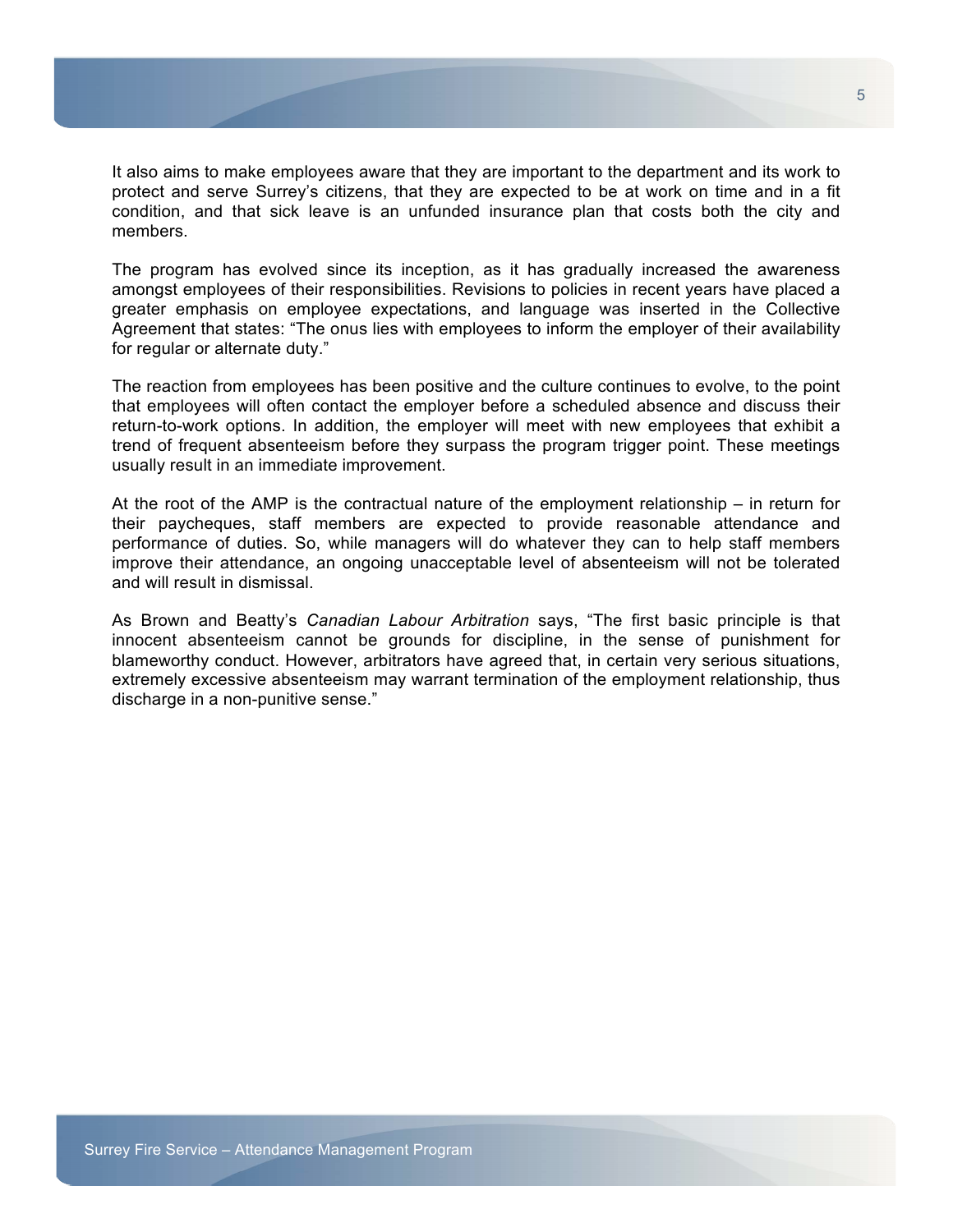## THE PROCESS

Based on labour-management discussions and historic absenteeism data, it was determined that employees would enter the AMP after either five occurrences of absenteeism or three occurrences that amount to more than seven shifts in a calendar year. There is some flexibility, however. Employees who exceed the benchmark but were away for obvious reasons could be removed from the list. As well, employees might be added to the list before reaching the benchmark if their absences are suspicious or form a pattern.

The list is compiled annually and monitored quarterly, with regular consultation with the union when names are added or deleted. Employees stay on the list for the same length of time that their absences exceeded the program criteria. At the minimum, employees must have at least 12 months of consistent attendance to be removed from the list.

The program consists of five progressive steps that – in the case of an employee with continuing absenteeism – include four letters, three counseling sessions and, finally, dismissal. Those with improved attendance for the required period of time receive a letter of congratulations from the Assistant/Deputy Chief in charge of the program – a copy of which goes in their personnel file – and are removed from the list.

Employees in the AMP are expected to do whatever is necessary to improve their attendance record, including perhaps changing their lifestyle or seeking help of some kind. Management's role, in the meantime, is to keep accurate records, review attendance profiles, conduct positive counseling interviews, reinforce employee responsibilities and offer assistance.

The first stage of the program is a letter that informs the employees they have entered the program, explains the program and its necessity, and encourages them to seek help if need be to improve their attendance. The letter is copied to human resources, the Occupational Health Advisor and the union.

If the absences continue, an interview is set up with an Assistant/Deputy Chief and a second letter is sent. A union representative also attends the interview, at which the Assistant/Deputy Chief attempts to identify the cause of the problem, offers assistance, reviews the absenteeism policy, informs the employee his/her record of attendance is unacceptable and asks for a commitment to improve it. An accompanying letter further confirms the discussion and is filed to human resources, the Occupational Health Advisor, the Fire Chief, the union and the Shift Battalion Chief.

Employees who reach this second stage are required to provide a doctor's certificate for all absences within seven days of returning to work or face disciplinary action. This remains a requirement until the employee leaves the program.

Stage three, for employees with continued absenteeism, includes a similar counseling session and letter, although with a more serious tone to make the employee aware of the urgency of the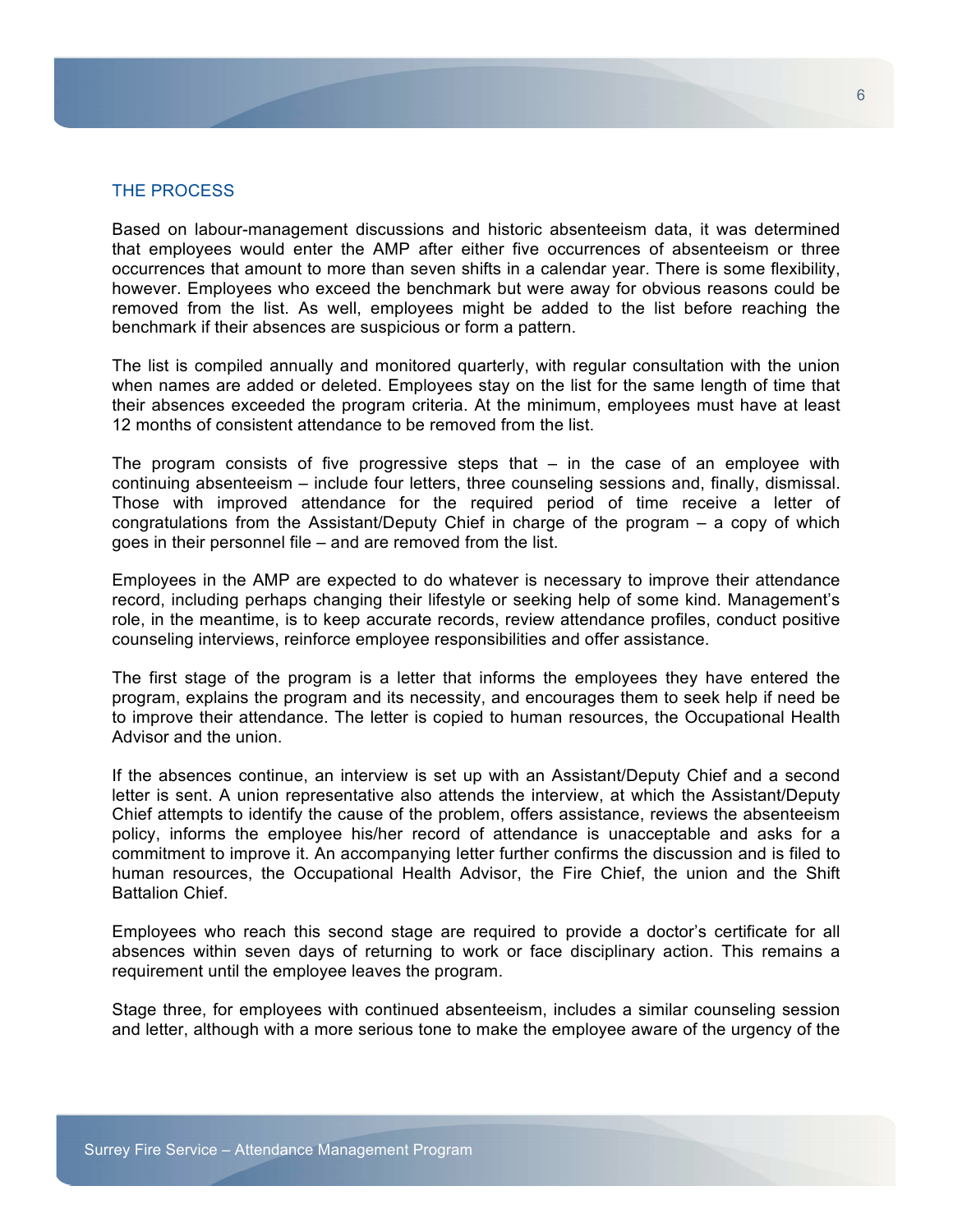situation. Again, a union representative attends the meeting and the letter is filed to the same parties as in stage two.

The fourth stage includes a third counseling session and fourth letter. The Human Resources Manager joins the Assistant Chief and union representative at this meeting to impress upon the employee the seriousness of his/her position. Employees who reach this stage are given a final warning that if their attendance doesn't improve, they will be dismissed. A letter reinforces the meeting and is filed to the various parties.

The fifth stage, termination, includes a meeting between the employee, Human Resources Manager, Assistant/Deputy Chief and union representative. The employee is then advised that his/her failure to show improvement after several warnings has led to the termination of his/her employment contract.

It is important to note that the procedures laid out in the AMP are only a guideline. The steps are intended to resolve chronic absenteeism and help employees, but they may be modified to fit particular situations. For example, there may be some cases in which employees are not dismissed after completing the first four stages, such as if an employee has a setback after making obvious attempts to improve his/her attendance. Alternatively, an employee may be terminated after fewer meetings and letters if the absenteeism is severe enough to warrant it.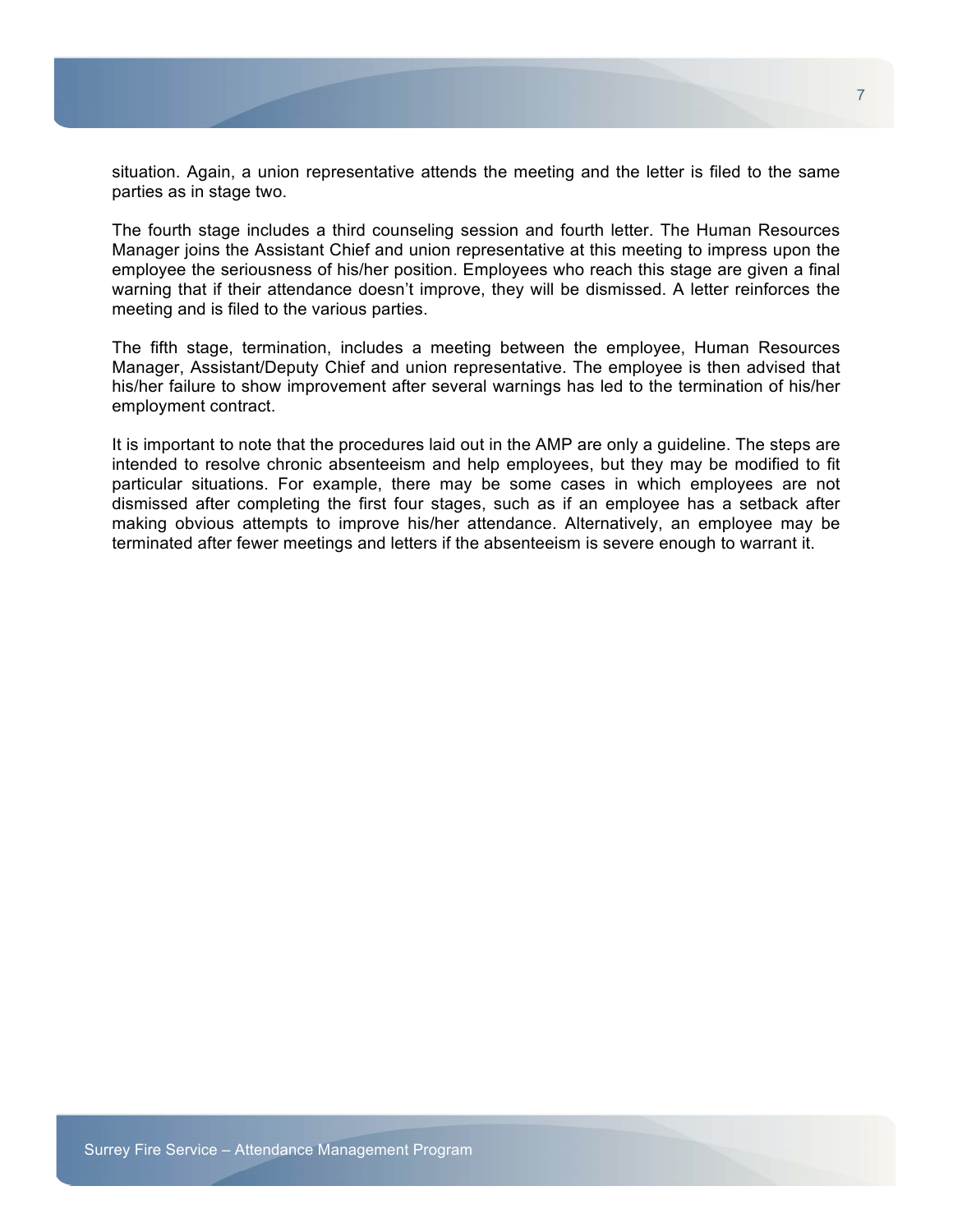## RESULTS

*Although the AMP was officially introduced in 2003, this section includes results from 2000 to 2009 to reflect the AMP pilot program that began in 2000.* 

Surrey Fire Service saw a marked improvement in attendance as soon as it began the AMP pilot in 2000. The program immediately reversed the department's escalating absenteeism of the 1990s, reducing the need for staffing back and new hires to maintain staffing levels.

As the program has become more entrenched in the department culture, the annual savings have continued to grow, more than doubling from \$416,000 in 2001 to \$908,000 in 2009, for a total savings of more than \$5.5 million. Absenteeism-related staffing costs have also continued to decline, from \$1.6 million in 2000 to \$710,000 in 2009 – a reduction of more than 55%. It should be noted that the savings and costs reflect Surrey's practice of staffing back at straight time. The savings would be even more significant if Surrey staffed back at time and a half, as is common at most departments.

The positive trends have persisted while the department has grown in strength by 25%, from 284 firefighters in 2000 to 356 in 2010. Individual firefighters in 2009 took an average of 3.2 sick days and 0.7 Workers' Compensation Board (WCB) days, compared to 7.8 sick and 2.6 WCB days in 2000. In total, absenteeism from sick/WCB days dropped by 62% from 2000 to 2009.

The chart and graph below demonstrate the cumulative and year-to-year effect of the AMP on sick and WCB leave since the program has been in effect.

|                                | <b>Employees</b> | <b>Sick</b> | <b>WCB</b> | <b>Total</b> | LTD |
|--------------------------------|------------------|-------------|------------|--------------|-----|
| <b>Surrey (2000)</b>           | 284              |             | 2.6        | 10.4         |     |
| <b>Surrey (Avg. 2000-2009)</b> | 326              | 4.9         | 1.1        | 6.1          |     |
| <b>Surrey (2009)</b>           | 356              | 32          |            | 3.9          |     |

## **Surrey Attendance Management Results 2000-2009 - Cumulative**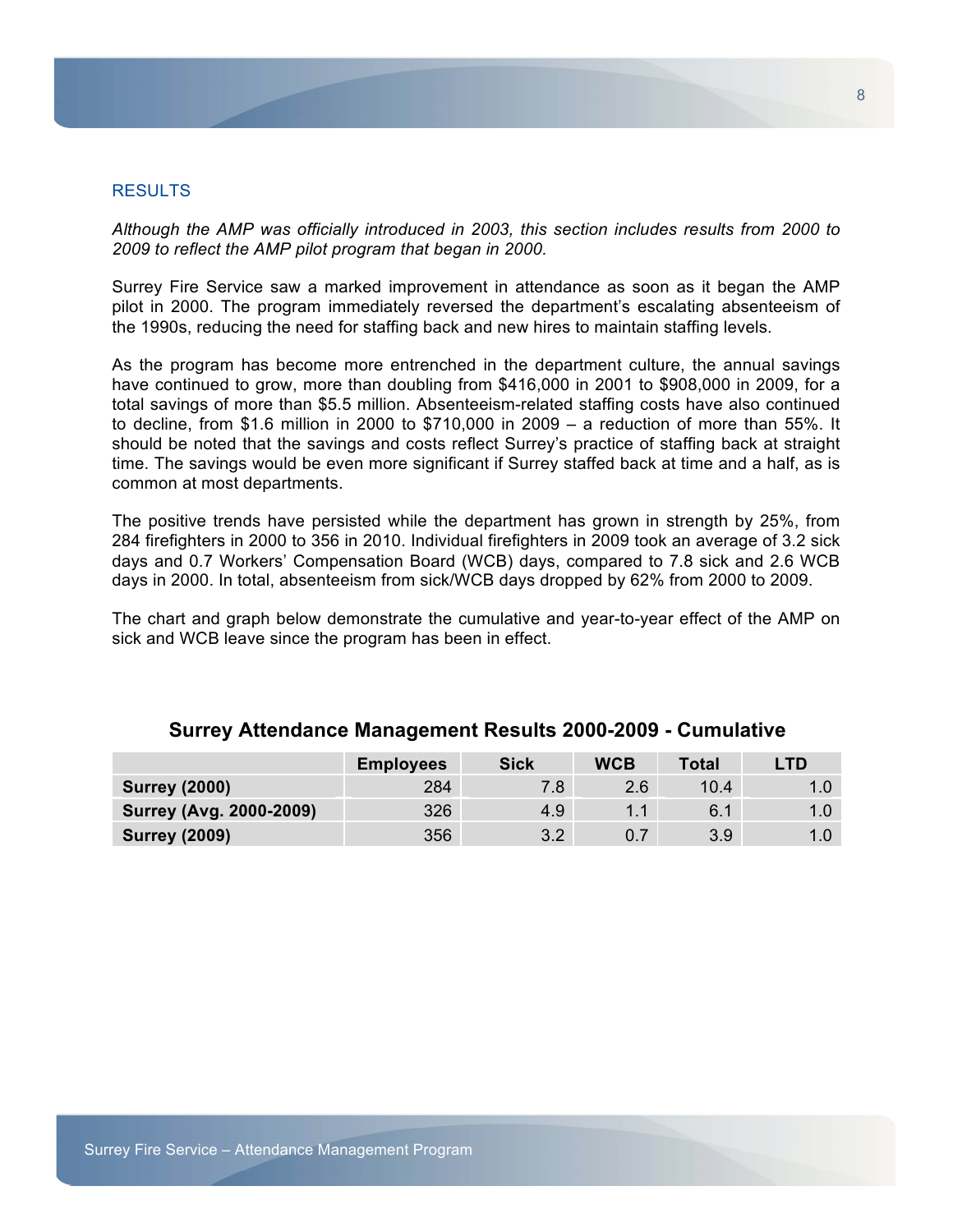

## Surrey Attendance Management Results 2000-2009 - Cumulative

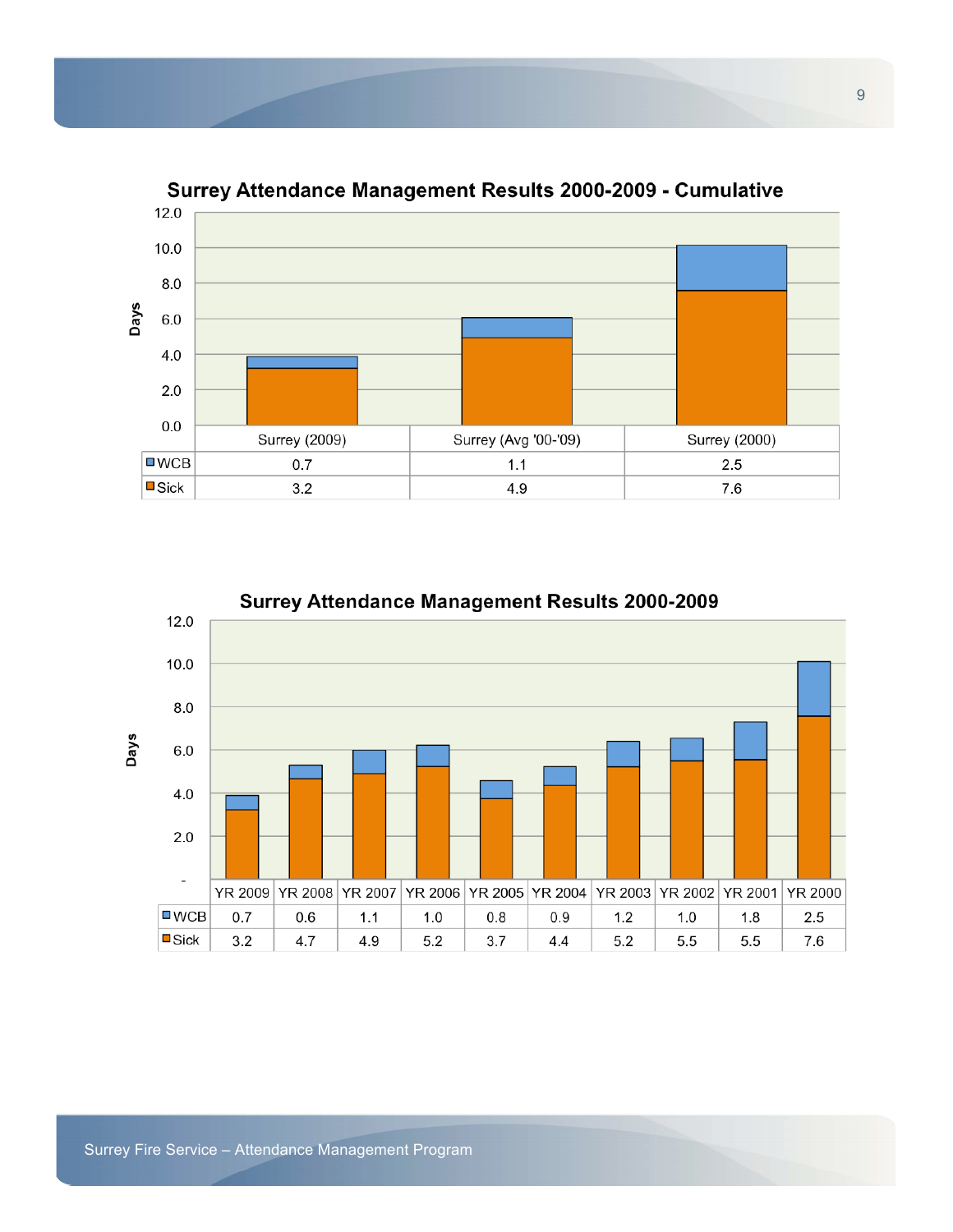

The chart below shows the savings achieved and costs averted since the AMP was introduced.

Anecdotally, Surrey Fire Service management has observed improved morale among the crews in the past decade. It appears the department has experienced a culture change, in which firefighters understand their value to the organization and take pains to miss as few days as possible. Perfect attendance can be one indicator for gauging morale and behavioural change. In 2009, 48% of the department's employees had perfect attendance compared to 38% in 2000, and almost 5% had perfect attendance for 10 years or greater.

#### **Impact of oversight on program success**

As noted earlier, due to staff availability, the AMP was not directly supervised for a period of approximately a year, starting in late 2005. The effect was immediate and dramatic, as indicated on the charts above. Without firm direction and guidance for the program, behaviours change quickly and absenteeism escalates. It took four years of dedicated management to achieve results similar to 2005.

This highlights the need for a dedicated AMP manager who has adequate rank and an understanding the nuances of the organization. Day-to-day program management makes up approximately 10-15% of the workload of the existing AMP manager, who has the rank of Deputy Chief.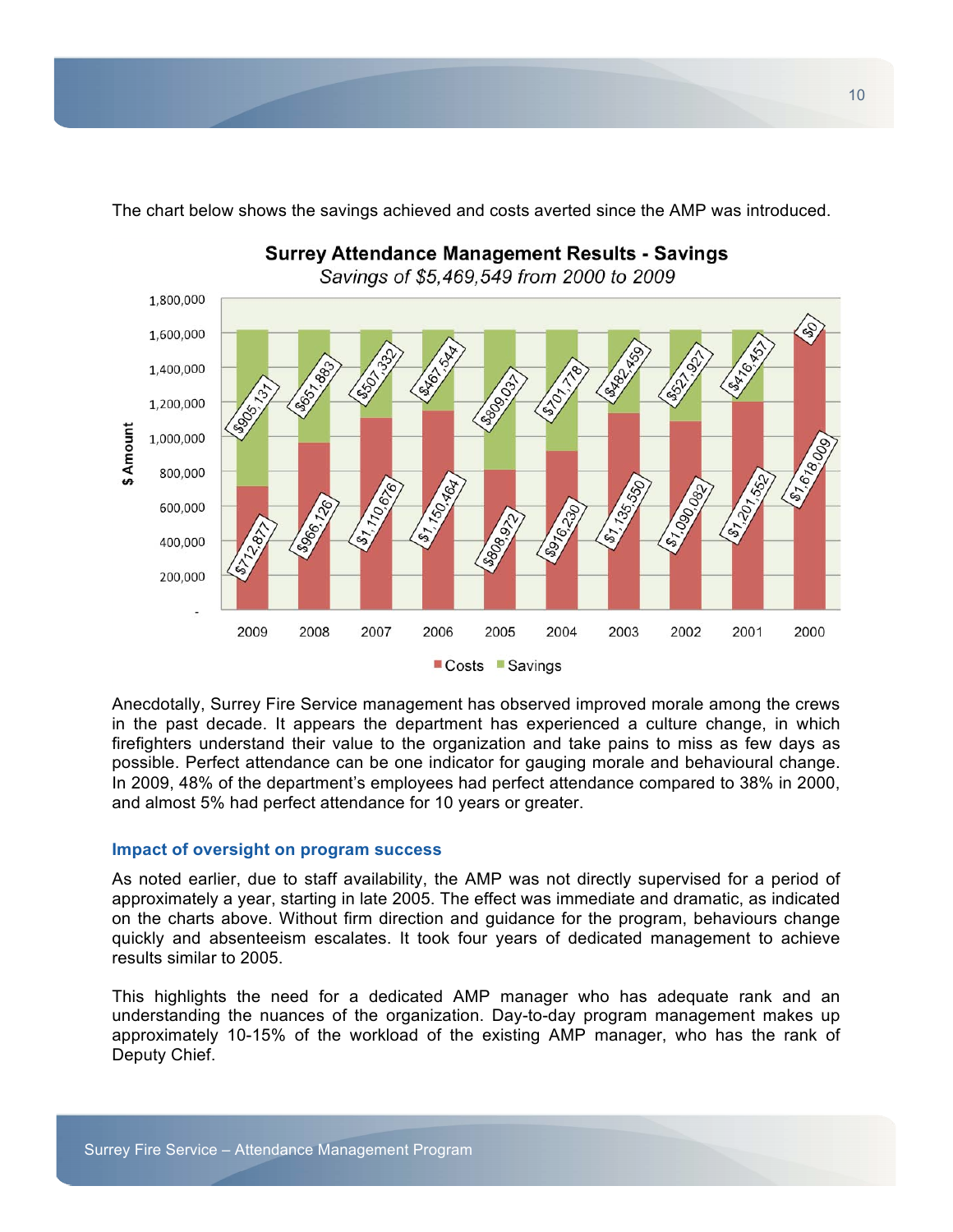## COMPARISON TO OTHER DEPARTMENTS

A 2009 survey shows that Surrey's sick leave and WCB use is significantly less than its Lower Mainland counterparts. According to the survey, Surrey firefighters used less than half the sick and WCB days in 2009 than the average of the 10 surveyed departments. Surrey's replacement costs in 2009 were also less than half of the average spent by the other departments.

Further, although sick time tends to be higher in larger departments (due to anonymity, morale etc.), Surrey's absenteeism continues to decline while its workforce expands. Comparatively, Surrey had a similar number of sick days as much smaller departments.

Number of Absentee Days per Firefighter in 2009 12.0 10.0 8.0 Days 6.0  $4.0$  $2.0$  $0.0$ **Surrey (2009) Survey Participants** Comparable Survey Participants  $\square$  WCB  $0.7$  $1.3$  $2.4$  $\square$  Sick  $3.2$ 8.0 8.4

The survey results are articulated in the graphs below.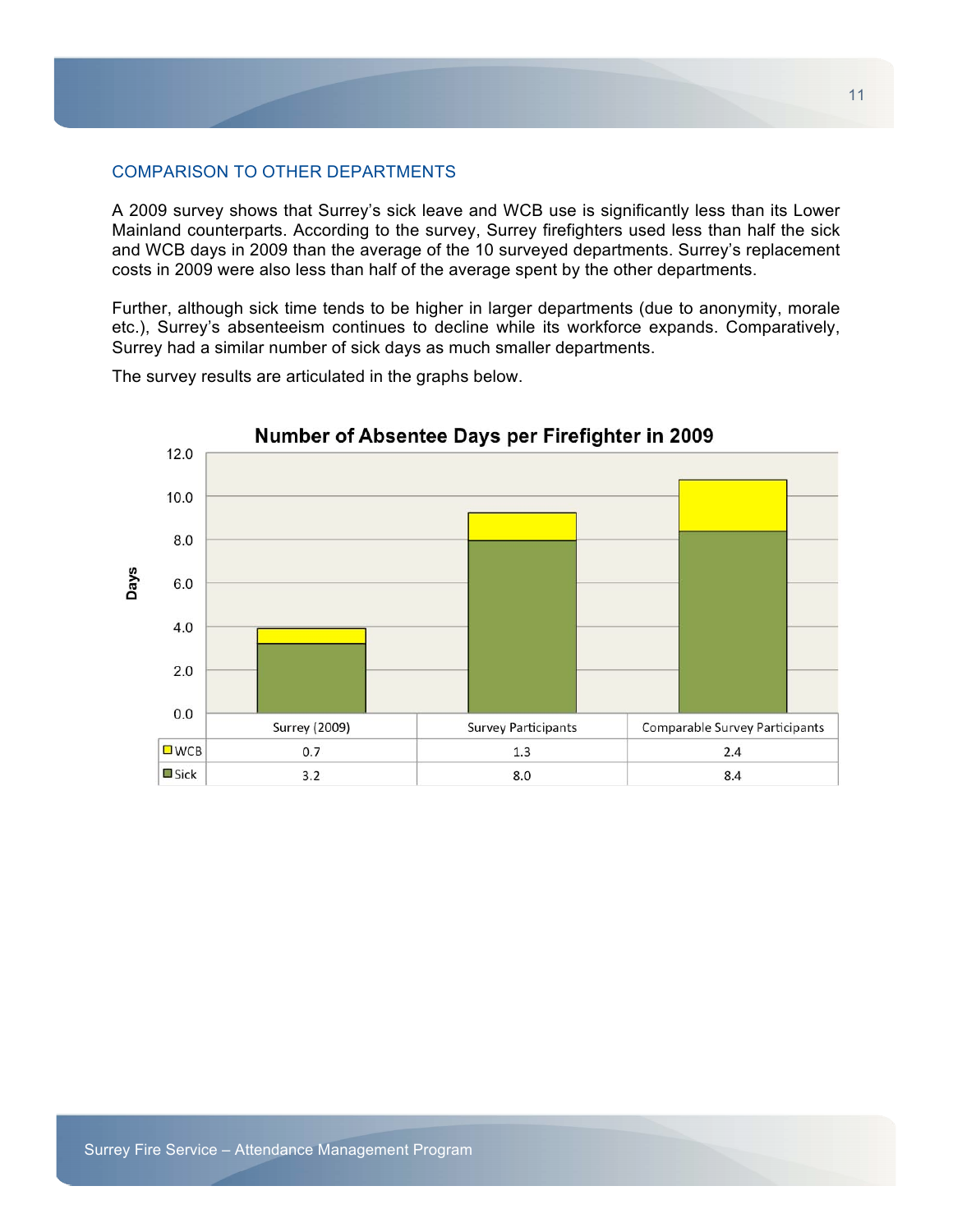

## 2009 Costs for Absentee Hours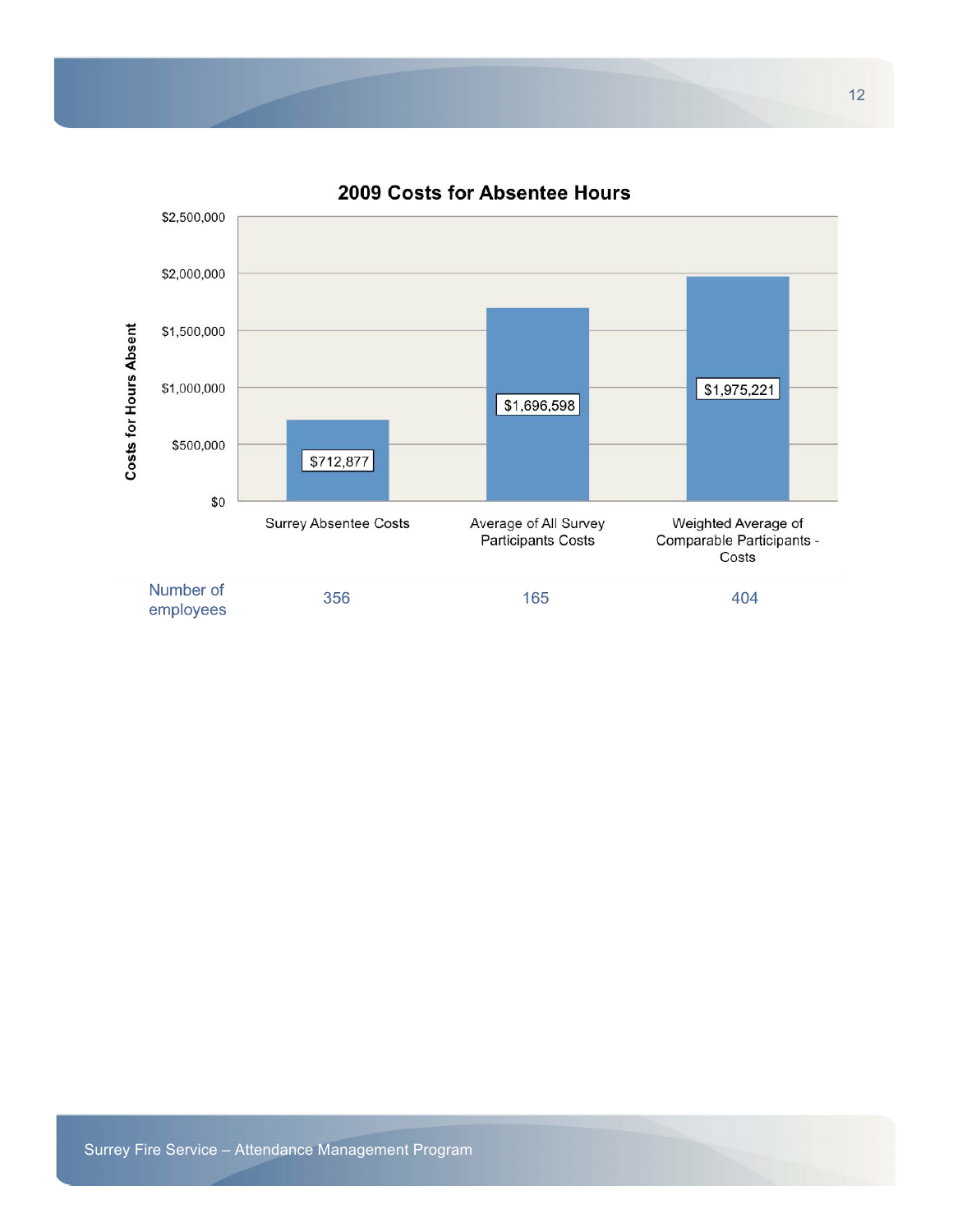## OTHER TOOLS

To complement the AMP, Surrey Fire Service employs other human resources tools designed to reduce absenteeism. For example, the department has been applying its graduated return program more consistently in the last few years for staff on long-term medical leave. Management has observed that staff assigned temporary alternative or light duties tend to recover more quickly than those who complete their convalescence at home.

In recent years, Surrey Fire Service has also introduced cost-sharing for private treatment or diagnostic medical tests such as MRI or CT scans. The funds are only available to employees willing to pay half the cost of the test or treatment. In some cases, the program has shaved months off an employee's leave, because it reduces time spent on waiting lists and often results in shorter recovery times.

The fire service considers the cost-sharing program an investment in its employees' health, much like its other long-running health and wellness initiatives. For example, each hall is equipped with exercise equipment and time is allotted on each shift for fitness training. Hepatitis B and influenza vaccinations are provided free to employees. Activities by the in-house wellness program have included bringing in a nutritionist to speak, and providing mental health literature and resources.